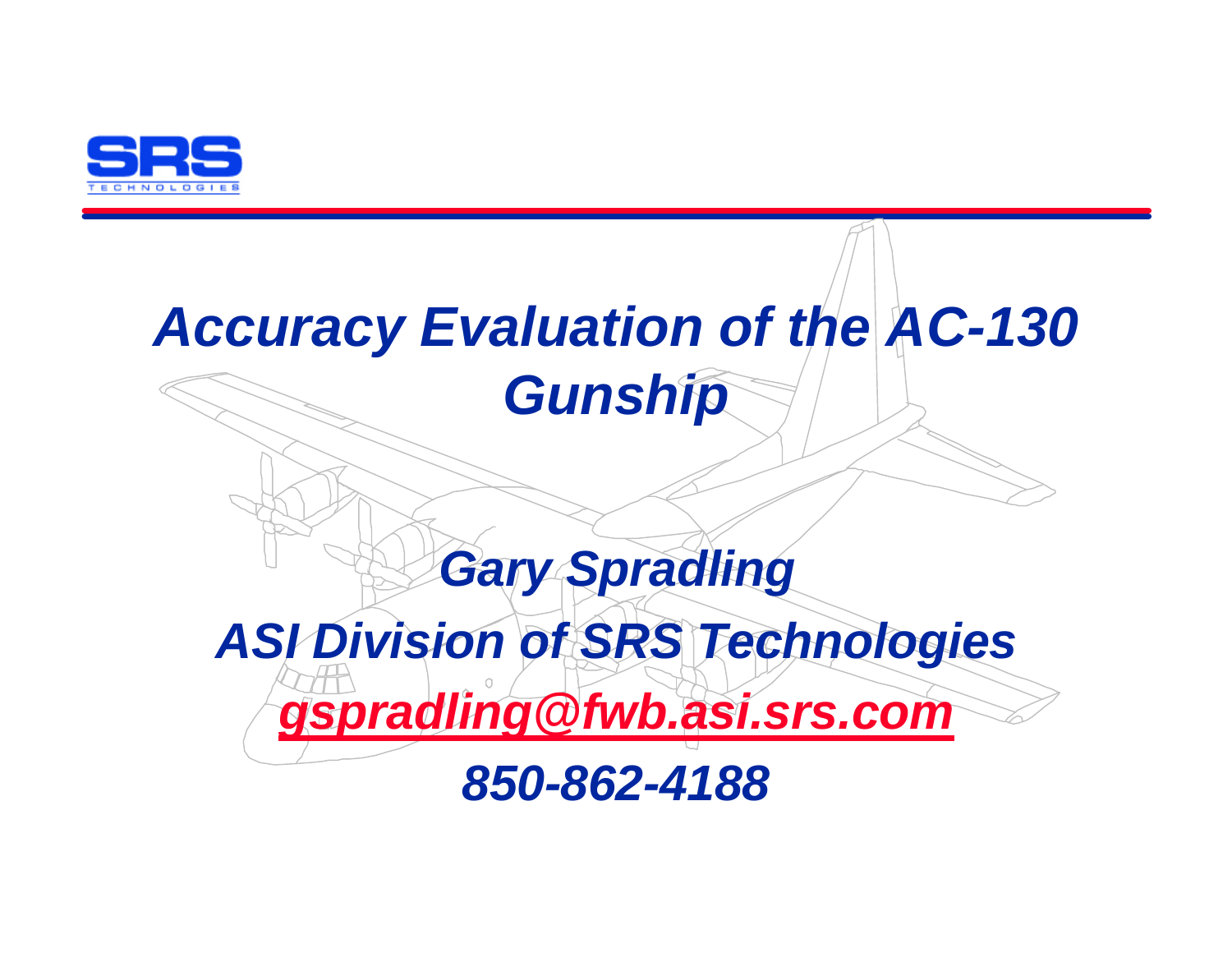



# v**Aeronautical Systems Center, Strategic Planning (ASC/VXXP) was tasked in mid 1995 by USSOCOM to establish a combat accuracy baseline for the AC-130 gunship** *<b>☆AFSOC agreed to provide training* **missions to accomplish this task**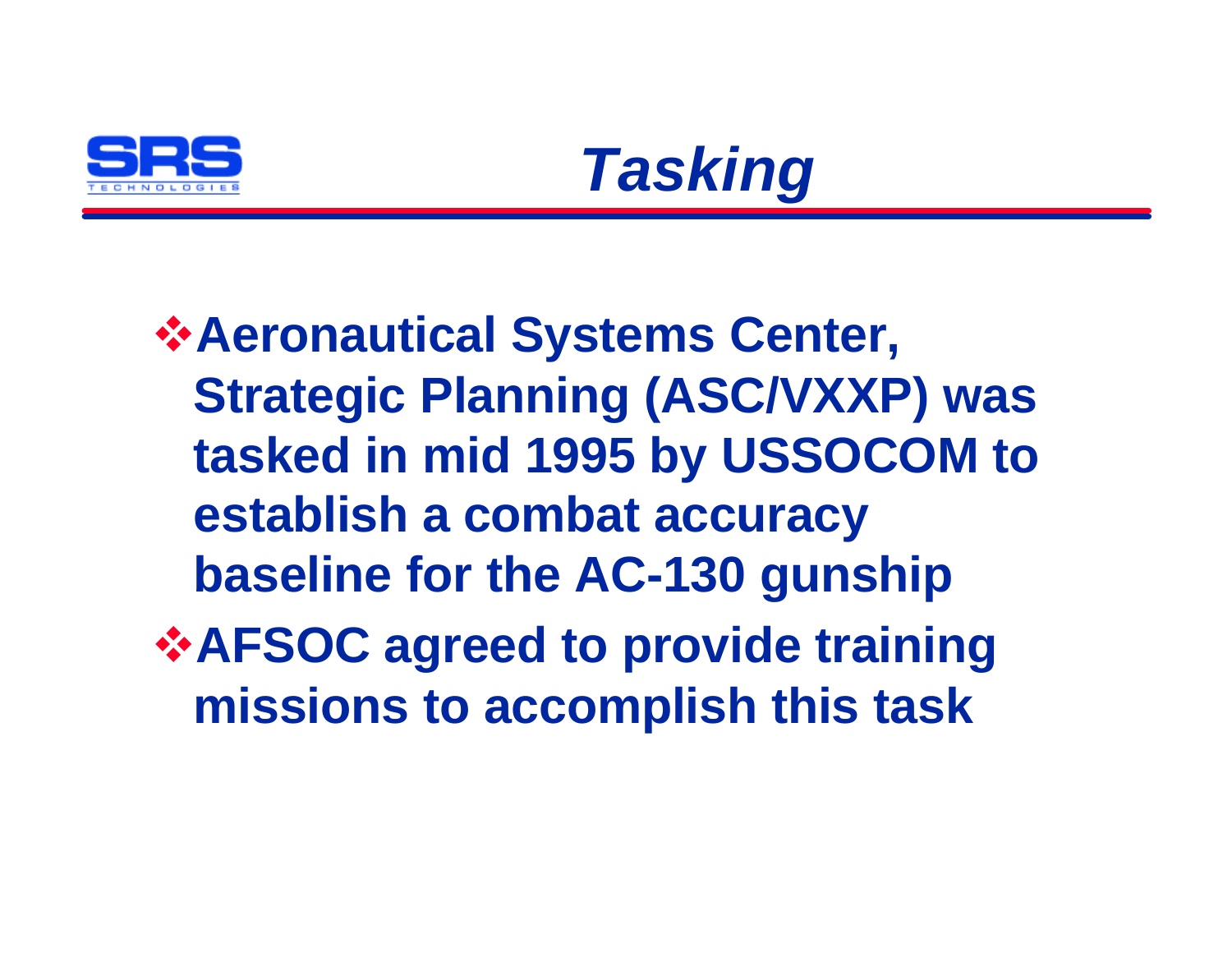



# *<u><b>*☆Never Been Done Before – What is</u> **Truth**

# *<b>☆Need Benchmark for Comparison of* **Alternative Systems**

v**Damage Potential Assessment**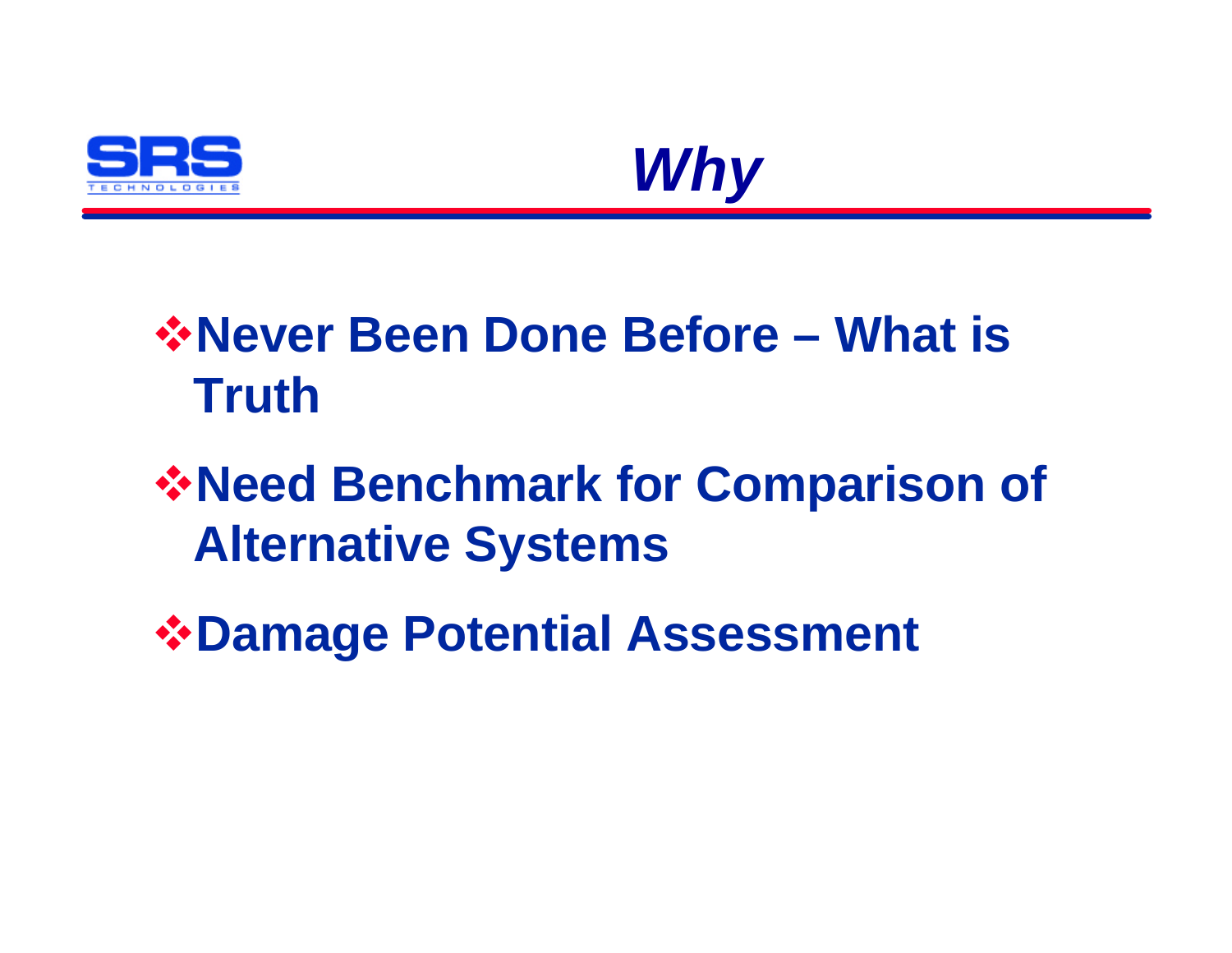

*Data Collected*

v**Aircraft Parameters** v**Crew Notes** *<b>☆BDA Video ❖Impact Locations <b>☆Target Damage Assessment <b>☆Target Video*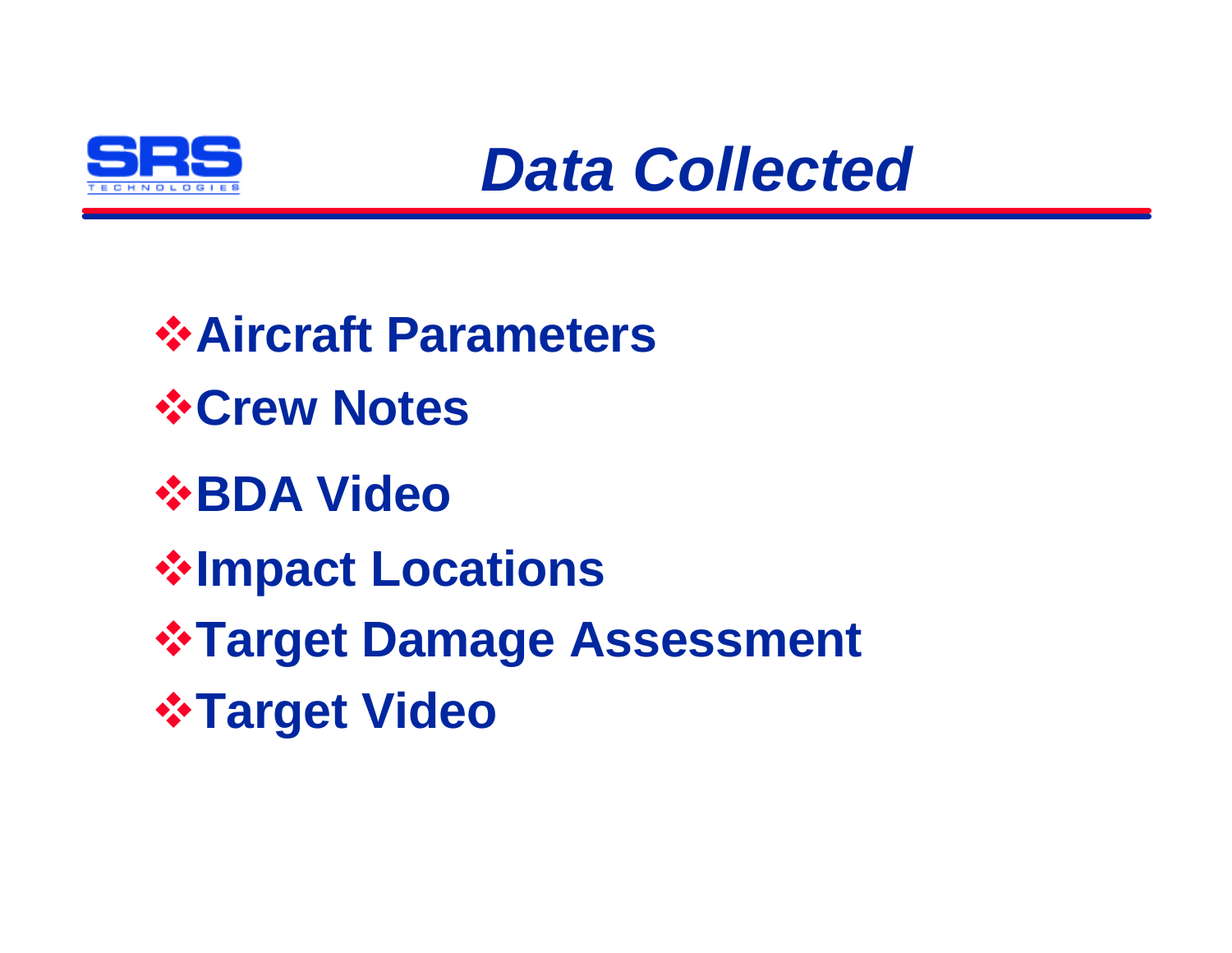

*Ground Rules*

### *<b>☆Crew must be in combat dress less* **side arms**

- *\** **Combat ready crew in each critical position**
	- **Pilot**
	- **Sensor operator**
	- **Fire control officer**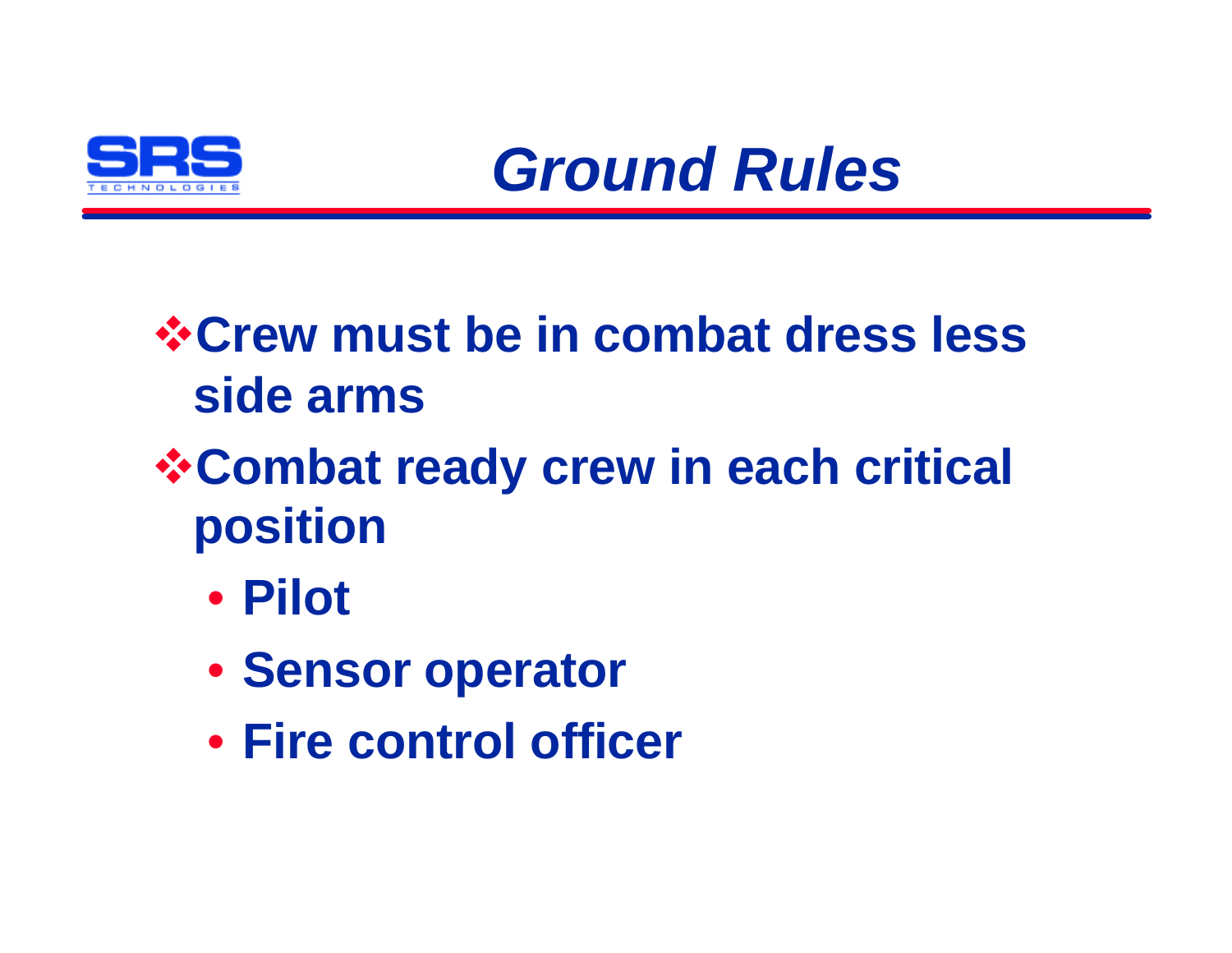

*Data Reduction*

### *<b>☆BDA Video Freeze Frame Analysis*

#### *<b>☆Gun Plane Analysis*

*<u><b>*∻Ground Plane Analysis</u>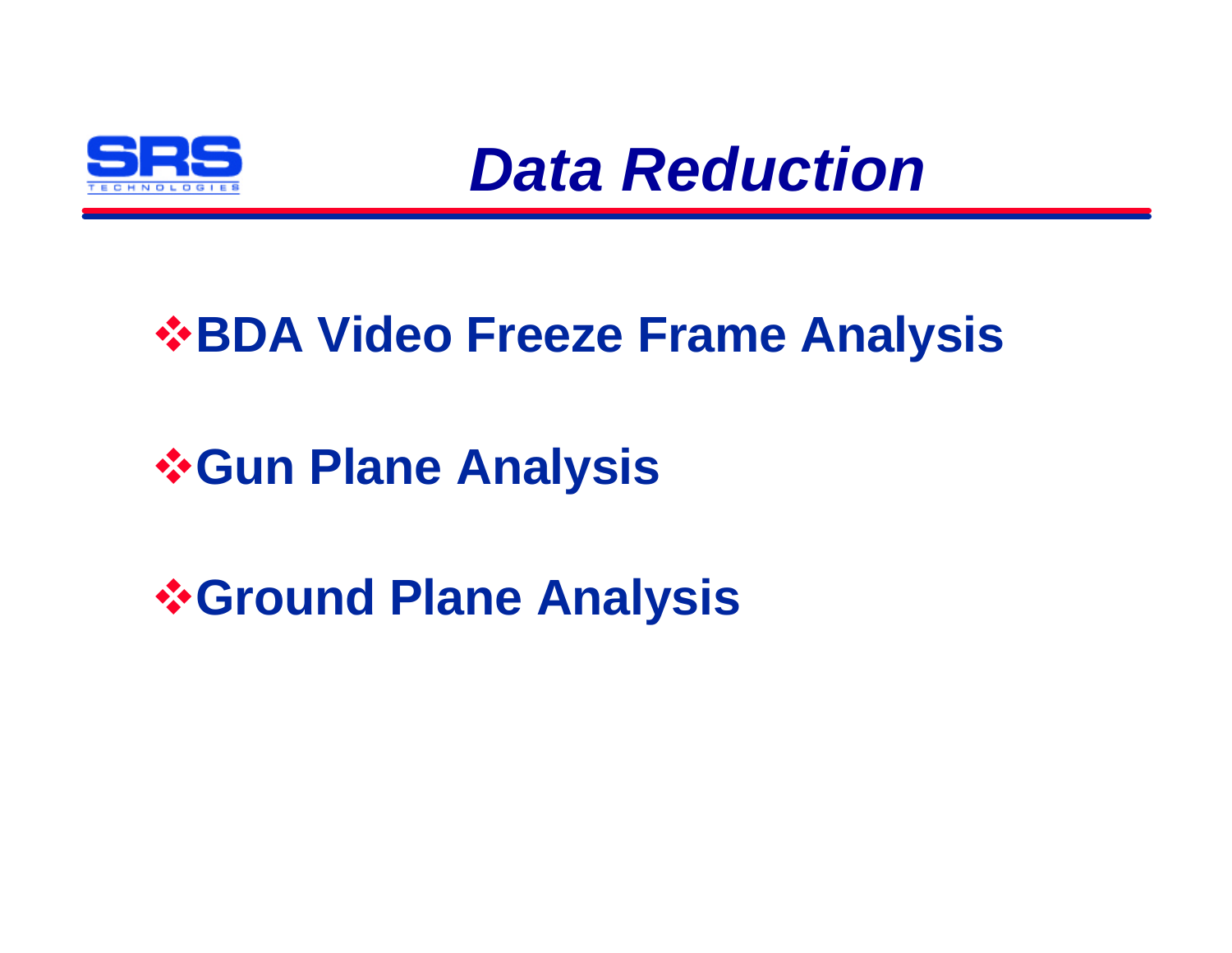



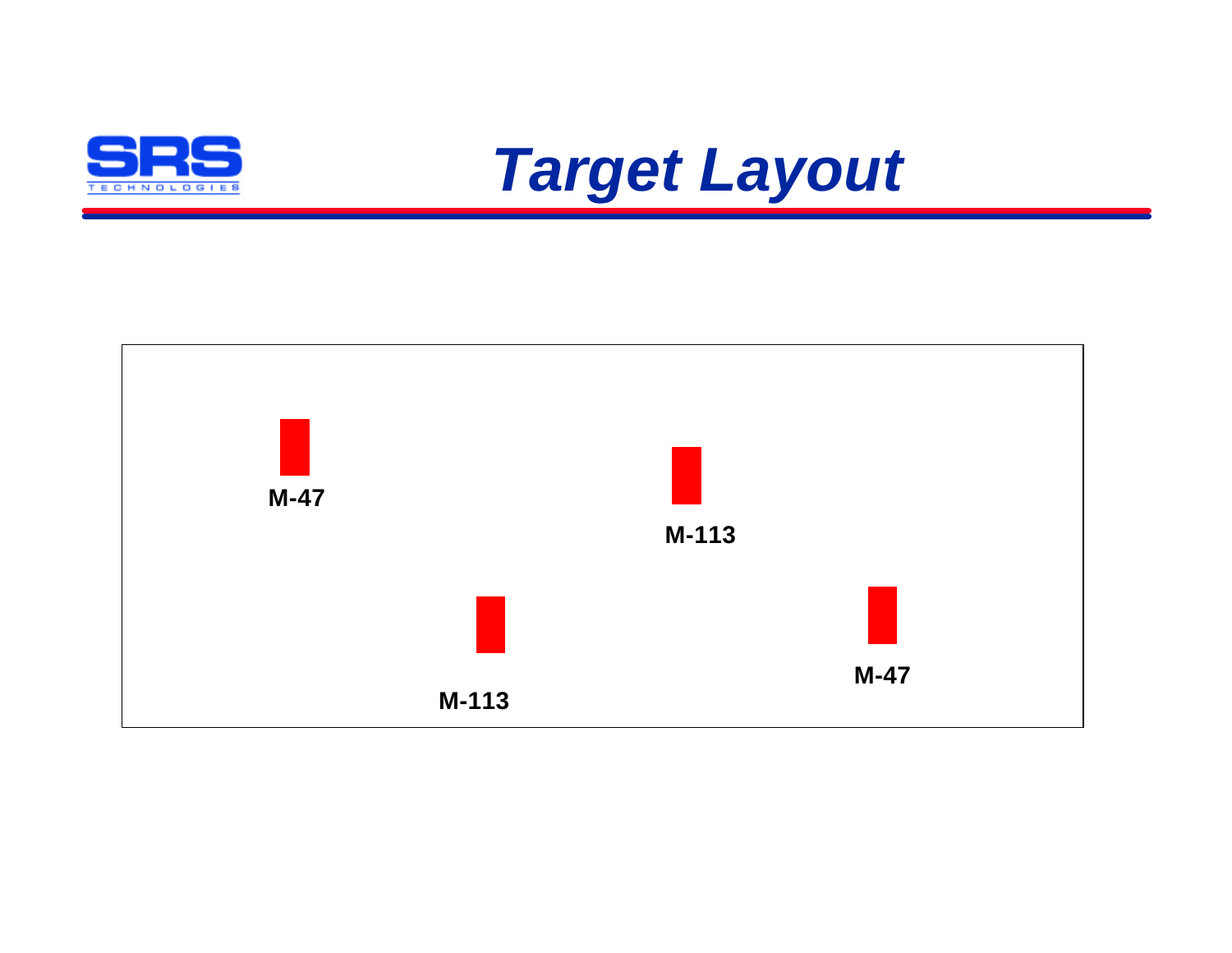

# v**Circular Error Probable - CEP The Number D such that 50% of Miss Distances are Less Than D and 50% are Greater Than D**

*<u><b>*☆Mean Radial Error - MRE</u> **The Average Radial Miss Distance**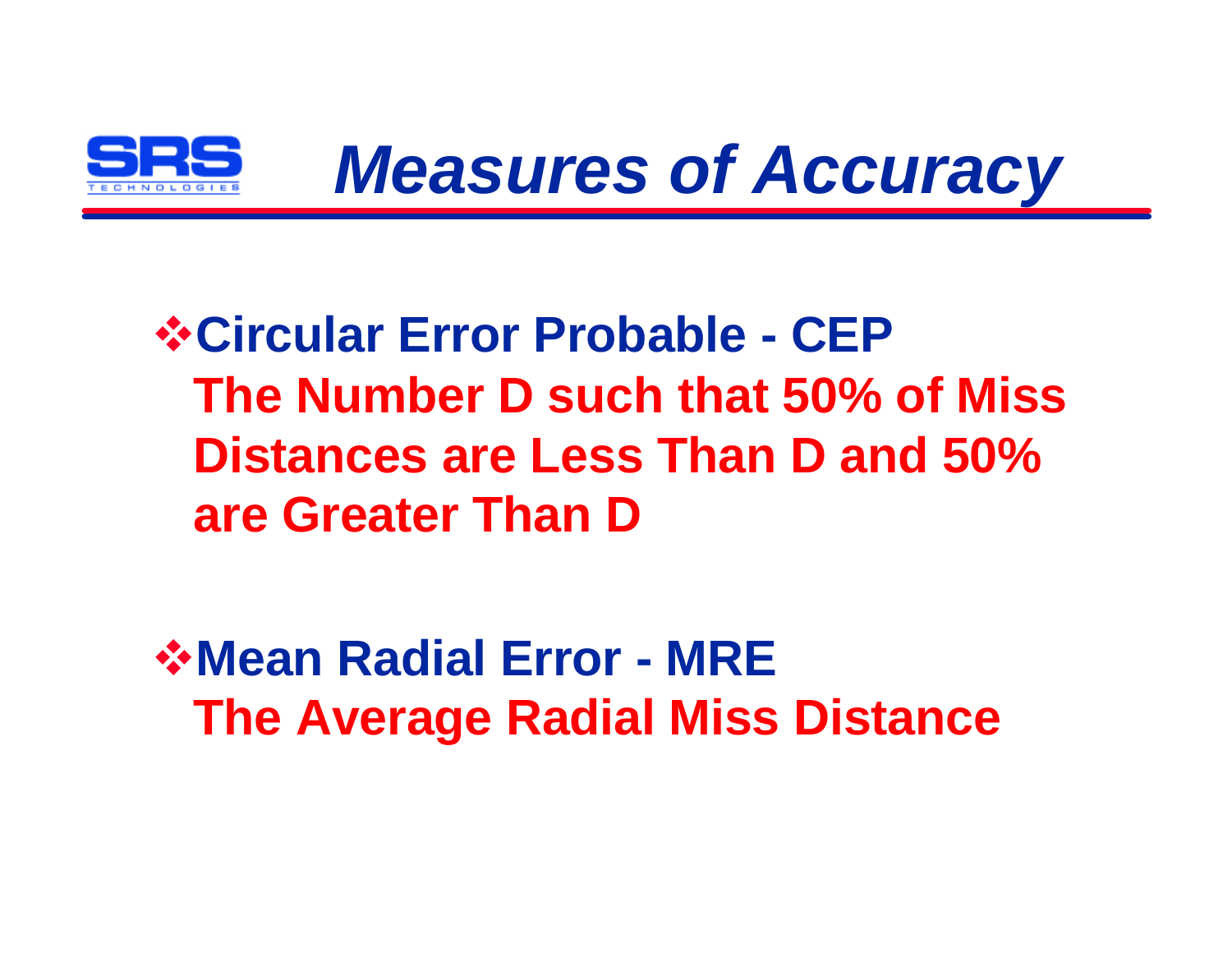



- *<u>❖Ammunition:</u>* 
	- **20 105mm,**
	- **52 40mm,**
	- **500 25mm**
- v**Aircraft/Sensors**
	- **AC-130H LLLTV and IR**
	- **AC-130U ALLTV, IR and Strike Radar**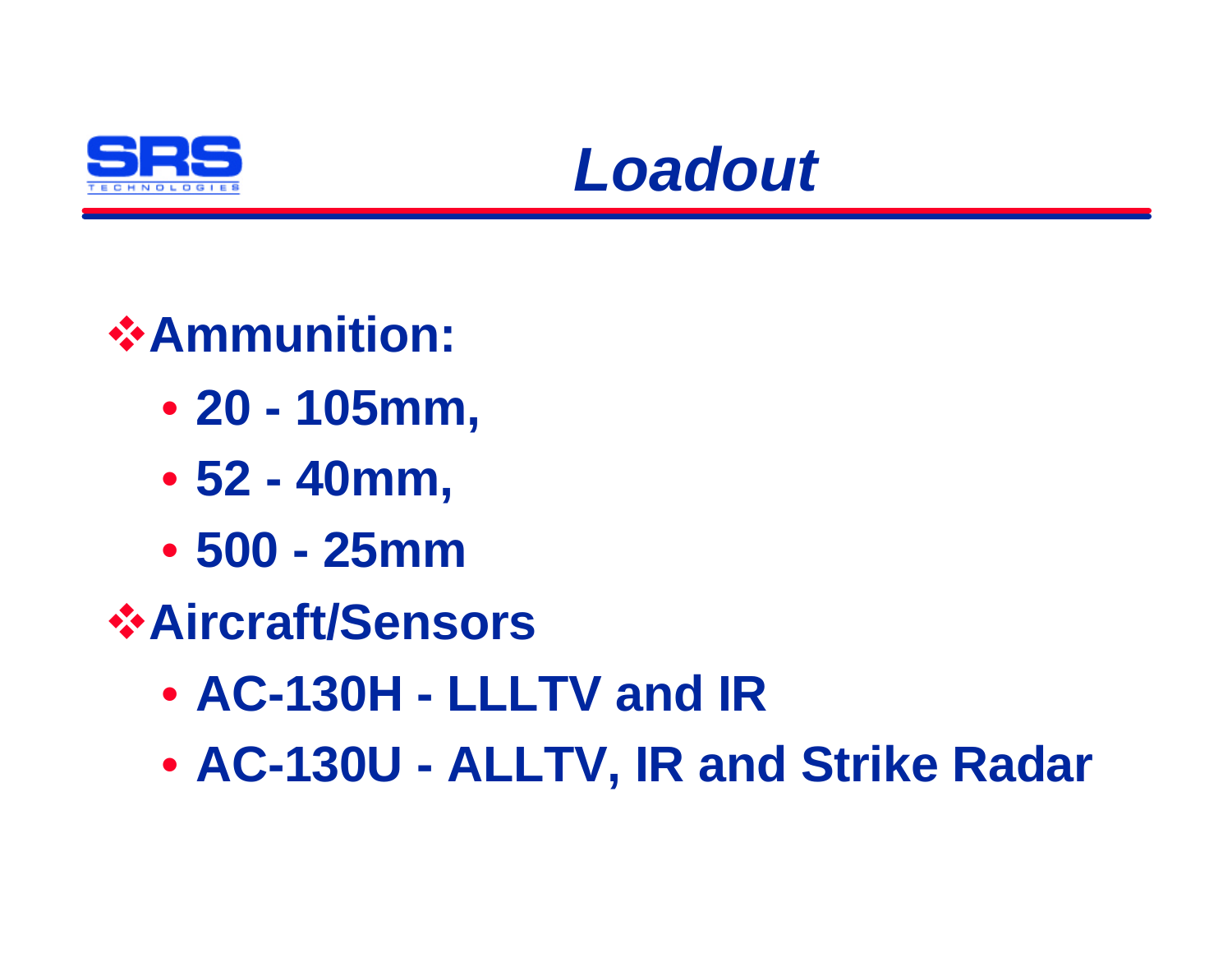



#### *<b>☆55 Missions Flown*

# v**900+ 105mm Rounds Fired**

#### v**2300+ 40mm Rounds Fired**

#### v**5500+ 25mm Rounds Fired**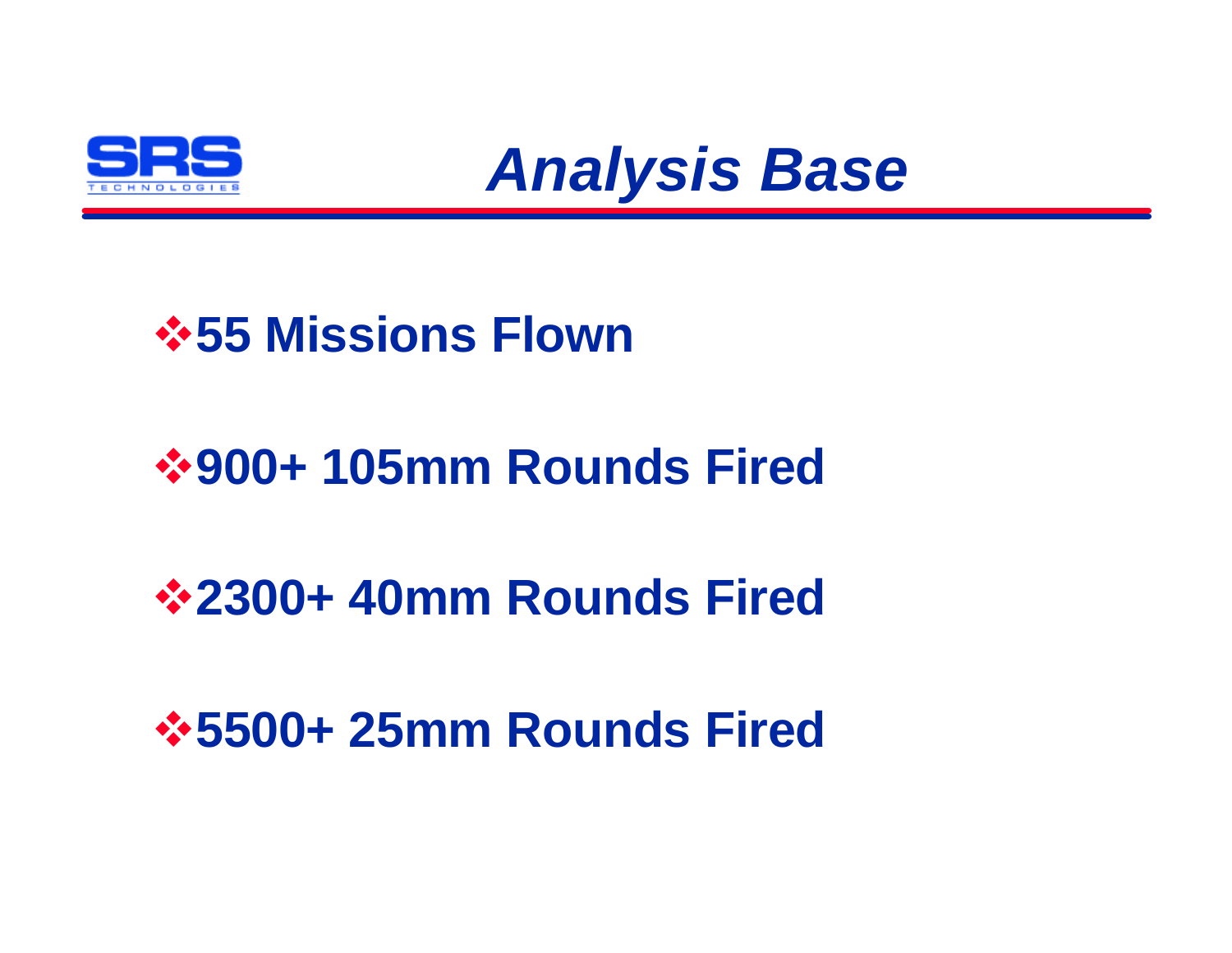



# *<b>☆Opened Opportunities for Combined* **Training on Army Ranges**

# *<b>☆Established the Baseline to Measure* **Alternative Systems Against**